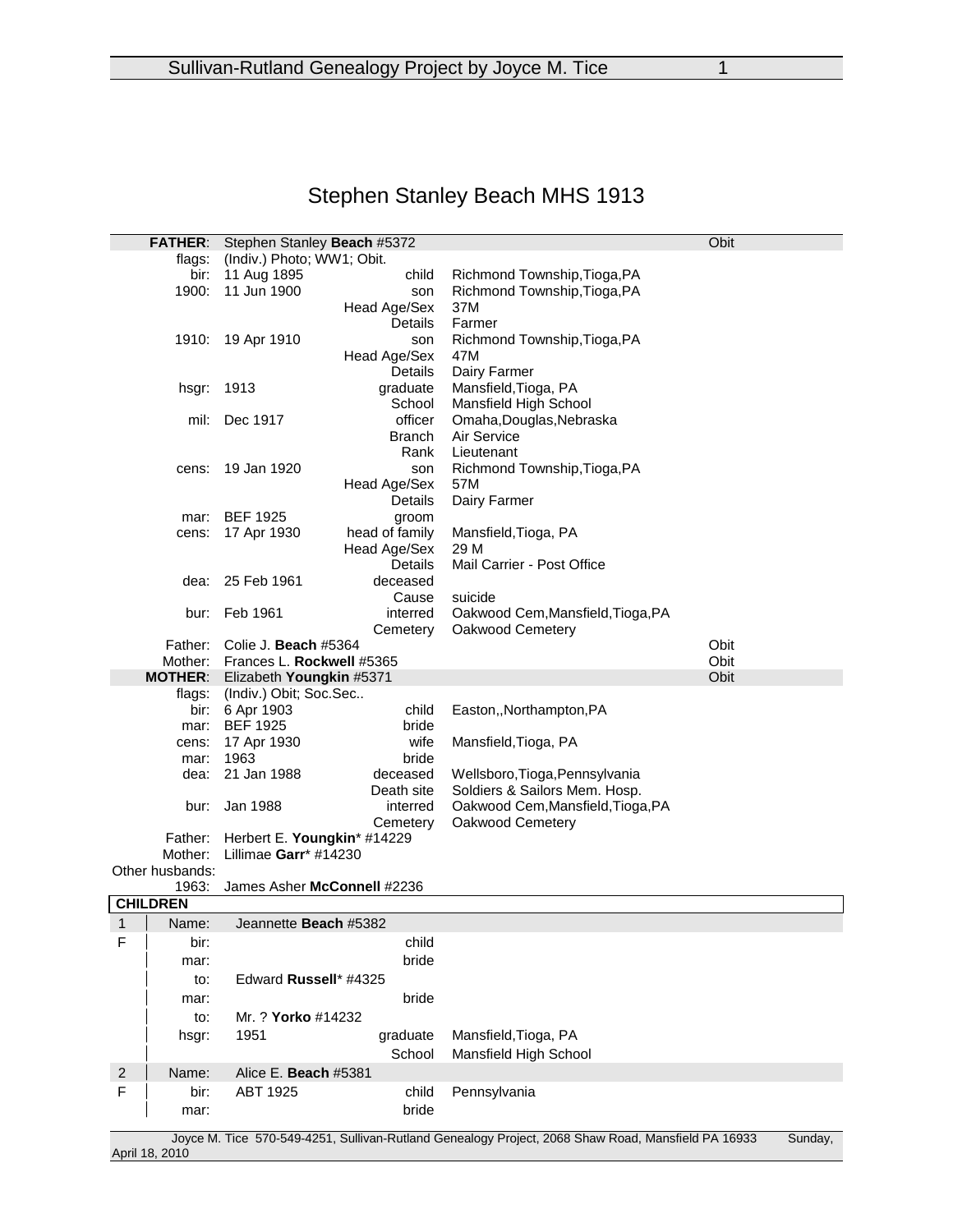| to:   | Mr. ? Fetterman #14231 |  |                               |  |  |
|-------|------------------------|--|-------------------------------|--|--|
|       | cens: 17 Apr 1930      |  | daughter Mansfield, Tioga, PA |  |  |
| hsgr: | 1943                   |  | graduate Mansfield, Tioga, PA |  |  |
|       |                        |  | School Mansfield High School  |  |  |

## **Individual biographical text for Stephen Stanley Beach** #5372

WWII Draft Registration 1942 - Stephen Stanley Beach b. 11 Aug. 1895 Richmond Twp., Tioga County PA

WWI Draft Registration 1917-18 - Stephen Stanley Beach, same as above, answer to question 12-Do you claim exemption from draft? Two yrs in Cornell Agr. Col.

#### **Event Text: census 1910 event on 19 Apr 1910**

Chester was a bank clerk

The following individuals are linked to this event: Colie J. **Beach** (Head of Family); Helen H. **Beach** (daughter); Fred F. **Beach** (son); Robert R. **Beach** Dr. (son); Horace H. **Beach** (son); Chester C. **Beach** (son); Stephen Stanley **Beach** (son); Harry R. **Beach** (son); Frances L. **Rockwell** (wife).

## **Event Text: high school graduation event on 1913**

First graduating class of Mansfield's High School - included only three people. They graduated with only three years of curriculum.

The following individuals are linked to this event: Wayne L. **Lowe** (Graduate); Marion Bailey **King** (Graduate); Stephen Stanley **Beach** (Graduate).

#### **Event Text: military service event on Dec 1917**

From Mansfield Advertiser Scrapbook Stephen Beach reported at Omaha, Neb., for service, December 28 -------------- ------------------------------------ ------------------------------ Stephen S. Beach was commissioned second lieutenant, as aeroplane and balloon observer, in the air service at Arcadia California on September 20. He has been in intensive training for the last nine months, completing two ground school and flying courses at the U.S. Balloon School at Omaha, Neb., and at the U.S. School of Military Aeronautics at the Ohio State University, Columbus, Ohio, finishing at Arcadia, California. He hopes to be sent to France. ---------Lieut. Stephen Beach experience in service

I have been requested to tell a little of my experience while in the service.

In the late part of December 1917, I was ordered to camp at Fort Omaha, Neb. There I completed a course of instruction in the Balloon Ground School and started taking balloon flights. After flying for about two weeks I and a few other cadets were chosen to attend aeroplane ground school, and were sent to the U. S. School of Military Aeronautics at the Ohio State University, Columbus. O. (Clipping ends here.) ------------------Stephen Beach

He is the son of Mr. and Mrs. C. J. Beach and one of the boys who have answered the call to colors. He will probably be one of those who will be coming home soon.

The following individual is linked to this event: Stephen Stanley **Beach** (officer).